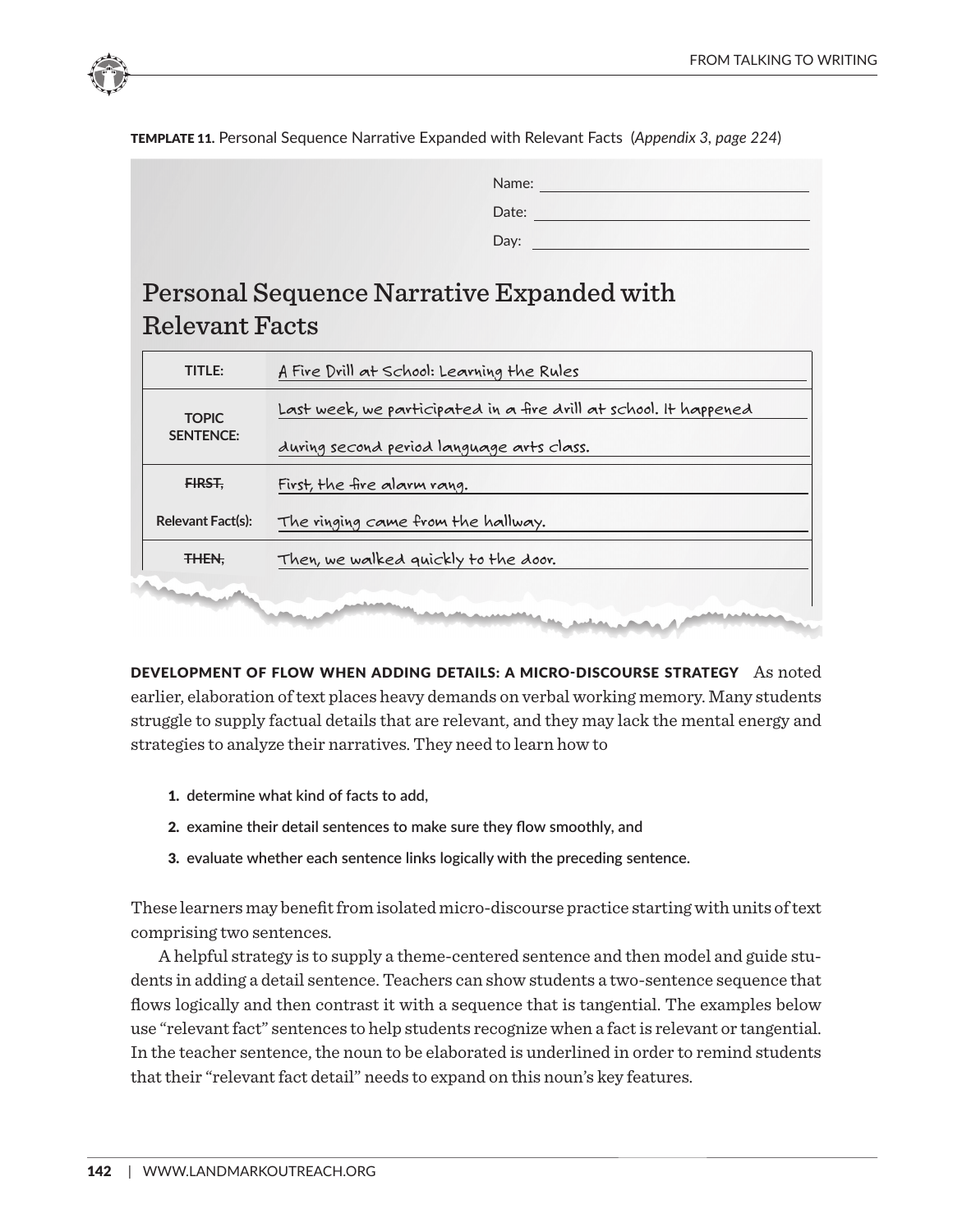

TEACHER SENTENCE: After that, the fire truck arrived. **"RELEVANT FACT DETAIL":** The fire truck was equipped with a long ladder and huge hose.

#### TANGENTIAL FLOW

**TEACHER SENTENCE:** After that, the fire truck arrived. "TANGENTIAL FACT DETAIL": My five-year-old nephew played with a red fire truck.

Students examine these examples and discuss why one "relevant fact detail" is more semantically appropriate than the other. After analyzing the teacher's models, learners then practice oral and written production of their own "relevant fact detail," as modeled in the example of smooth and relevant flow above.

By helping students to identify semantic features of key nouns, teachers guide them to select characteristics that they wish to address in their "relevant fact details." Consider the following piece of micro-discourse:

After that, the fire truck arrived. The vehicle was equipped with a ladder and several hoses. It had come from another fire across town.

The starter sentence, *After that, the fire truck arrived*, could be followed by additional "relevant fact details" that elaborate on different aspects of the vehicle. *The vehicle was equipped with a ladder and several hoses* elaborates the components of the truck. The sentence *It had come from another fire across town* expands on the location. In order to engage in this kind of analysis and elaboration, learners must already have prior knowledge and strategies for identifying semantic features of key nouns. (See chapters 2 and 3 for discussions of thematic instruction and semantic features.)

COHESIVE TIE EXERCISE In the first phase of learning to formulate detail sentences for elaboration, students repeat the key noun in the preceding sentence. While this results in redundant use of the key noun, it allows the student to focus exclusively on semantic analysis and elaboration of that noun. Once students show mastery of elaborating with a single "relevant fact detail," they are ready for the Cohesive Tie Strategy: they use a pronoun or synonym to replace redundant nouns, as illustrated in figure 16. After using the original noun, students should practice using a synonym and pronoun before they restate the original noun. These synonyms and pronouns are referred to as "cohesive ties."